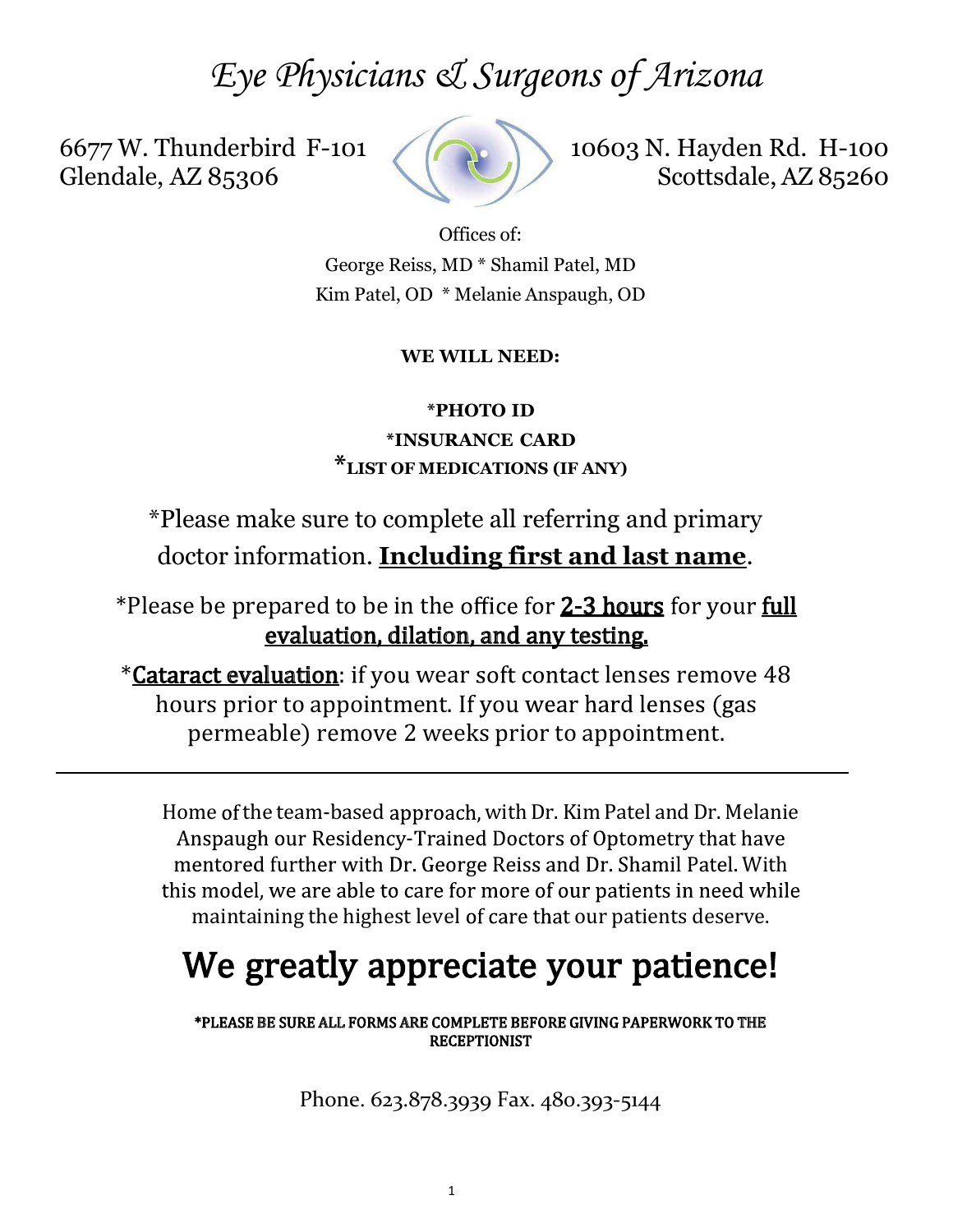

# Eye Physicians & Surgeons of Arizona<br>REGISTRATION FORM Marital status (circle one)

Arizona<br>Marital status (circle one)<br>Single / Mar / Div / Sep / Wid Single / Mar / Div / Sep / Wid

|                                   |                                                                                                                                                                                                                                                                                                                          | Eye Physicians & Surgeons of Arizona                                                                                                                                                                                          |  |
|-----------------------------------|--------------------------------------------------------------------------------------------------------------------------------------------------------------------------------------------------------------------------------------------------------------------------------------------------------------------------|-------------------------------------------------------------------------------------------------------------------------------------------------------------------------------------------------------------------------------|--|
|                                   | <b>REGISTRATION FORM</b>                                                                                                                                                                                                                                                                                                 | Marital status (circle one)<br>Single / Mar / Div / Sep / Wid                                                                                                                                                                 |  |
|                                   | Patient's last name: First:                                                                                                                                                                                                                                                                                              | Middle:                                                                                                                                                                                                                       |  |
|                                   |                                                                                                                                                                                                                                                                                                                          |                                                                                                                                                                                                                               |  |
|                                   | Street Address / P.O. Box: Social Security no.: Social Security no.:                                                                                                                                                                                                                                                     |                                                                                                                                                                                                                               |  |
|                                   |                                                                                                                                                                                                                                                                                                                          |                                                                                                                                                                                                                               |  |
|                                   | Occupation: Employer: Employer: Employer Employer phone no.:                                                                                                                                                                                                                                                             |                                                                                                                                                                                                                               |  |
|                                   | PLEASE BE SURE TO COMPLETE THIS SECTION                                                                                                                                                                                                                                                                                  |                                                                                                                                                                                                                               |  |
|                                   |                                                                                                                                                                                                                                                                                                                          |                                                                                                                                                                                                                               |  |
|                                   |                                                                                                                                                                                                                                                                                                                          |                                                                                                                                                                                                                               |  |
|                                   |                                                                                                                                                                                                                                                                                                                          |                                                                                                                                                                                                                               |  |
| Name of local friend or relative: | IN CASE OF EMERGENCY<br>Relationship to patient:                                                                                                                                                                                                                                                                         | Phone numbers:                                                                                                                                                                                                                |  |
|                                   | HIPAA IMPLEMENTATION PROCEDURES                                                                                                                                                                                                                                                                                          |                                                                                                                                                                                                                               |  |
| or cell phone number.             | I understand that HIPAA has implemented procedures that require specific authorization for release of my information. I agree to the following statements and understand that I can revoke these at any time, by informing the<br>*A message may be left with a callback number or appointment reminder on my home, work |                                                                                                                                                                                                                               |  |
| for this purpose.                 | *Postcards may be sent to my home address or an e-mail, will be used for communication<br>from this office and will not be shared with any other entity and give my permission for its use                                                                                                                               |                                                                                                                                                                                                                               |  |
|                                   | The above information is true to the best of my knowledge. I authorize my insurance benefits be paid directly to the physician. I understand that I am financially responsible for any balance. I also authorize $Eye$ Physici                                                                                           |                                                                                                                                                                                                                               |  |
|                                   |                                                                                                                                                                                                                                                                                                                          |                                                                                                                                                                                                                               |  |
|                                   |                                                                                                                                                                                                                                                                                                                          | Date and the set of the set of the set of the set of the set of the set of the set of the set of the set of the set of the set of the set of the set of the set of the set of the set of the set of the set of the set of the |  |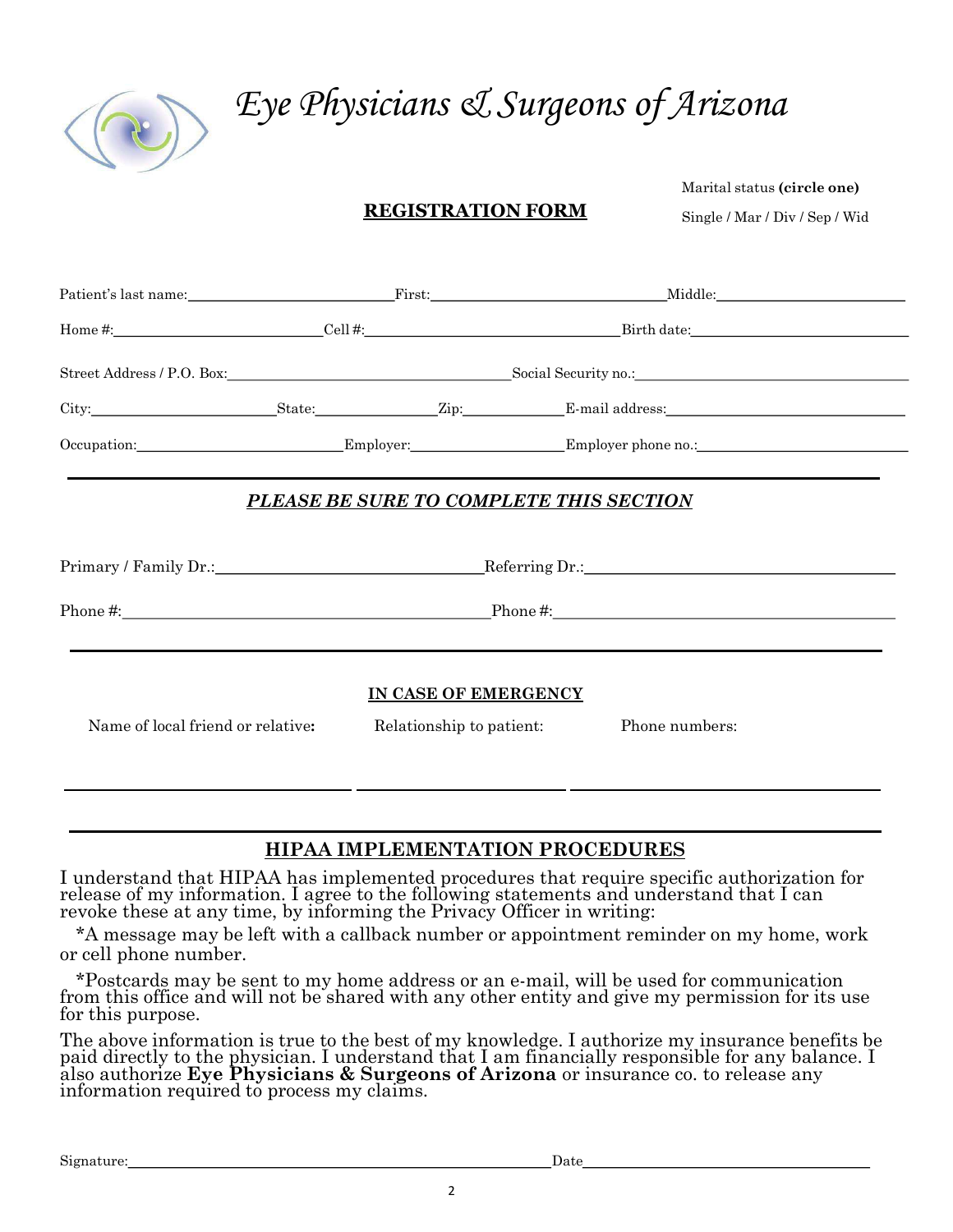

# **Medical Insurance**

| E PHYSICIANS &<br>E                                                                          |
|----------------------------------------------------------------------------------------------|
| OF ARIZONA                                                                                   |
| <b>Medical Insurance</b>                                                                     |
|                                                                                              |
|                                                                                              |
| Insurance billing address (on back of insurance card): _________________________             |
| Phone number for providers (on back of insurance card): _________________________            |
|                                                                                              |
| Policy holder date of birth (if different from patient): ________________________            |
| ** PLEASE MAKE SURE YOU PROVIDE YOUR CARD/S,<br>SO THAT WE CAN MAKE A COPY FOR OUR RECORDS** |

# \*\*PLEASE MAKE SURE YOU PROVIDE YOUR CARD/S,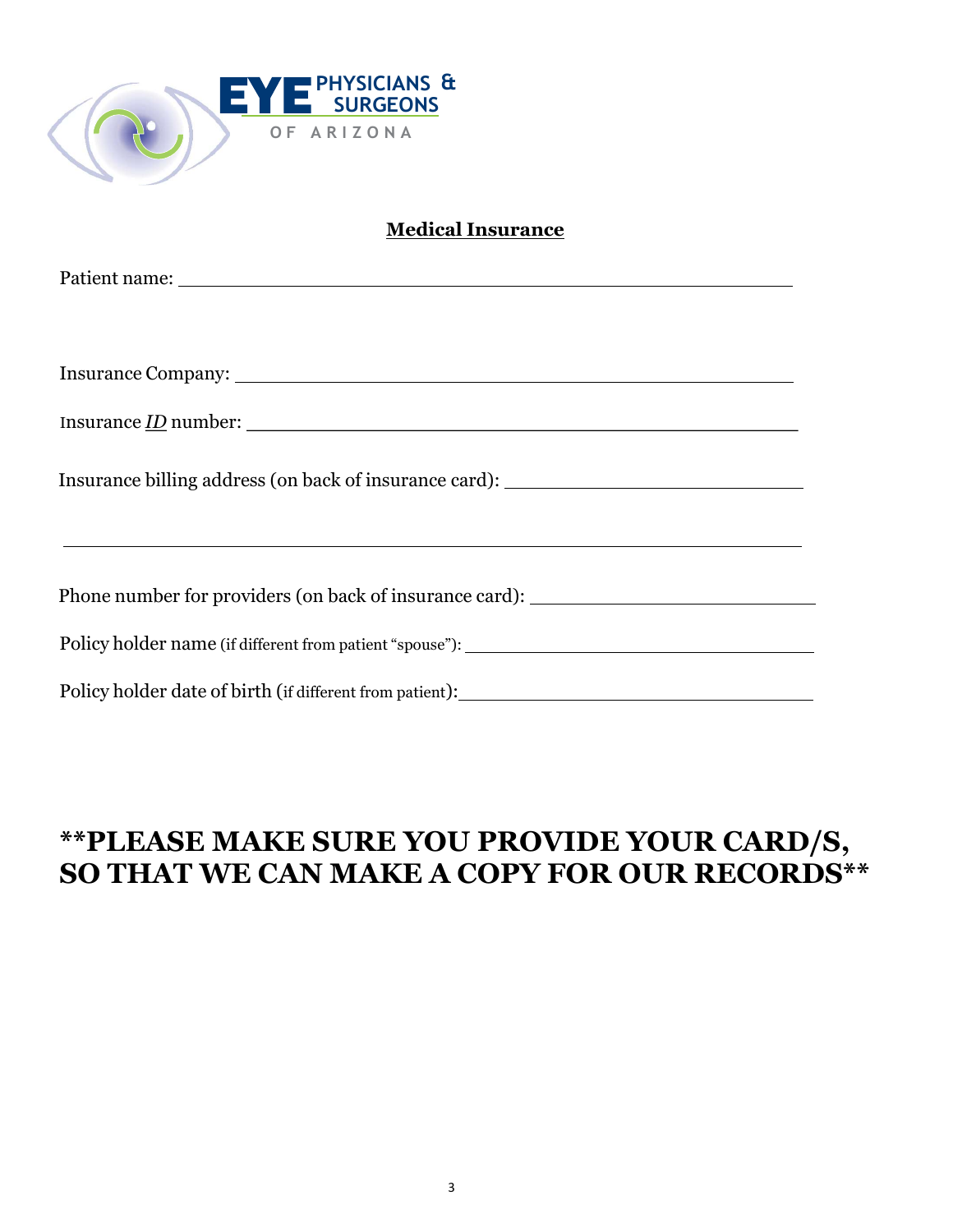

HYSICIANS &<br>
SURGEONS<br>
RIZONA<br> **EPRESENTATIVE AUTHORIZATION FOR<br>
MEDICAL RELEASE FORM<br>
PLEASE READ CAREFULLY & COMPLETE ALL SECTIONS**<br>
Uy be released to the following persons (Family Members, Personal<br>
L'LIDING DOCTORS): PHYSICIANS &<br>
RIZONA<br>
RIZONA<br> **EPRESENTATIVE AUTHORIZATION FOR<br>
MEDICAL RELEASE FORM**<br>
(PLEASE READ CAREFULLY & COMPLETE ALL SECTIONS)<br>
nly be released to the following persons (Family Members, Personal<br>CLUDING DOCTORS):

**PERSONAL REPRESENTATIVE AUTHORIZATION FOR<br>
MEDICAL RELEASE FORM<br>
PLEASE READ CAREFULLY & COMPLETE ALL SECTONS)**<br>
e information below can only be released to the following persons (Family Members, Personal<br>
presentative, e **REPRESENTATIVE AUTHORIZATION FOR<br>
MEDICAL RELEASE FORM**<br>
(*PLEASE READ CAREFULLY & COMPLETE ALL SECTIONS)*<br>
Donly be released to the following persons (Family Members, Personal<br>
NCLUDING DOCTORS):<br>
RELATIONSHIP<br>
Tifyou <u>D</u>

All medical information, including but not limited to records pertaining to examination, treatments, consultations, billing records, x-rays and reports, treatment records, diagnosis and prognosis and records, notes and any other non-medical information in my file. Only the following types of information: **EXECT THE INTEREFORMATE THE INTEREFORMATE ALTERATION ISSUE THAT INTEREFORMATE THAT I MEDICAL INCOLLERATIONS**, including but not limited to records pertaining to examination, treatments, consultations, billing records, x-\*\*Please check here  $\Box$  if you <u>DO NOT</u> authorize anyone to have access or to discuss<br>your account or medical information.<sup>\*\*</sup><br> $\Box$  All medical information, including but not limited to records pertaining to examination, \*\*Please check here  $\Box$  if you <u>DO NOT</u> authorize anyone to have ac<br>your account or medical information.\*\*<br> $\Box$  All medical information, including but not limited to records pertaining to ex<br>treatments, consultations, bi your account or medical information.<br>
TAll medical information, including but not limited to records pertaining to examination,<br>
treatments, consultations, billing records, x-rays and reports, treatment records, diagnosis

Signed Date:

Name: when the contract of the contract of the contract of the contract of the contract of the contract of the contract of the contract of the contract of the contract of the contract of the contract of the contract of the

Signature: Signature: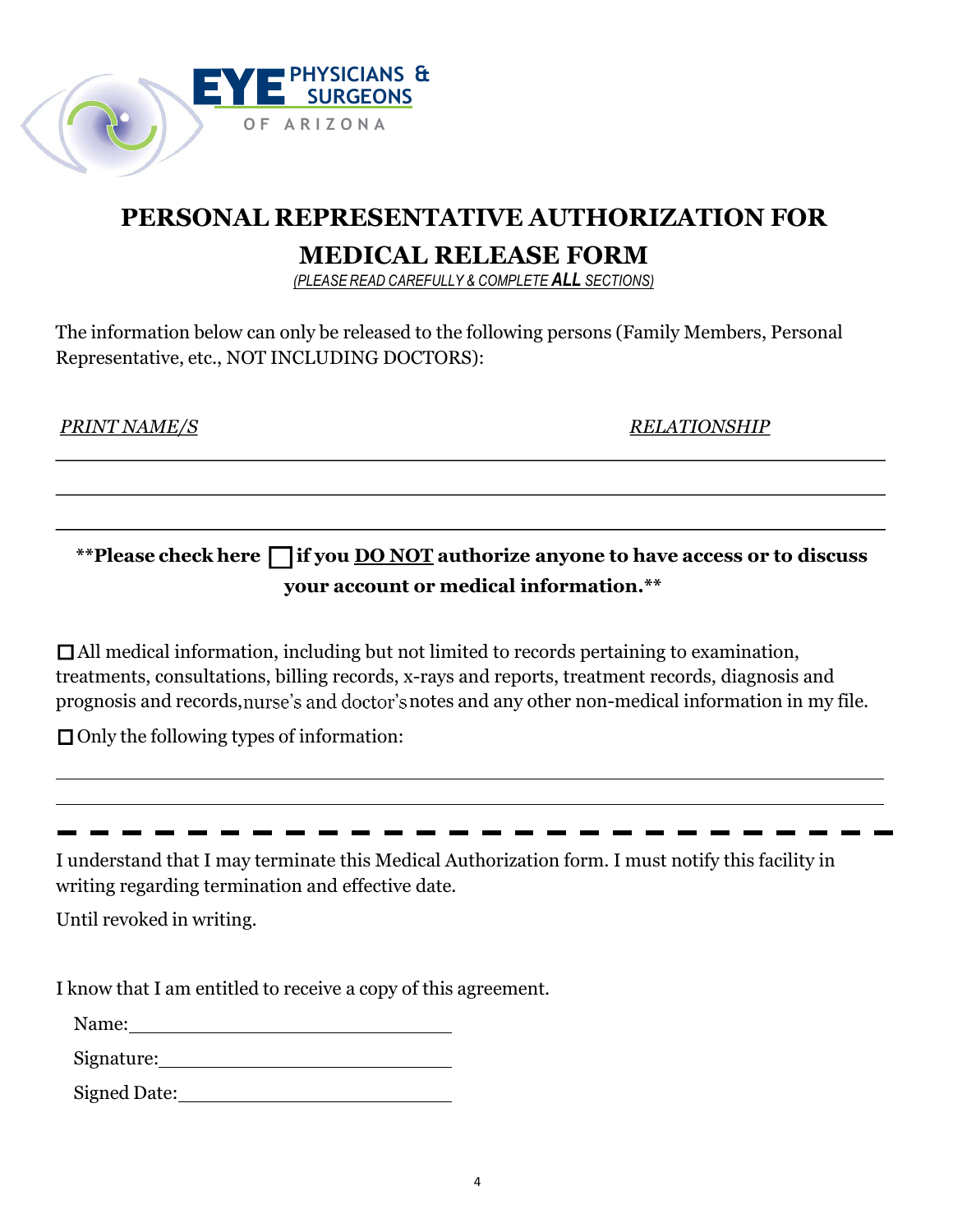

# Current Medications/Allergies

| Patient name:                                                                                                                                                                                                                       | Date: |
|-------------------------------------------------------------------------------------------------------------------------------------------------------------------------------------------------------------------------------------|-------|
| <b>Current Pharmacy:</b> The contract of the contract of the contract of the contract of the contract of the contract of the contract of the contract of the contract of the contract of the contract of the contract of the contra |       |
| Pharmacy address/cross streets:                                                                                                                                                                                                     |       |
| Pharmacy phone number:                                                                                                                                                                                                              |       |

Pharmacy fax number:

|                  | <b>MEDICATION NAME</b><br><b>AND DOSAGE</b> | <b>FREQUENCY</b> | <b>REASON FOR</b><br><b>MEDICATION</b> |
|------------------|---------------------------------------------|------------------|----------------------------------------|
| 1.               |                                             |                  |                                        |
| 2.               |                                             |                  |                                        |
| 3.               |                                             |                  |                                        |
| $\overline{4}$ . |                                             |                  |                                        |
| 5.               |                                             |                  |                                        |
| 6.               |                                             |                  |                                        |
| 7.               |                                             |                  |                                        |
| 8.               |                                             |                  |                                        |
| 9.               |                                             |                  |                                        |
| 10.              |                                             |                  |                                        |
| 11.              |                                             |                  |                                        |
| 12.              |                                             |                  |                                        |
| 13.              |                                             |                  |                                        |
| 14.              |                                             |                  |                                        |
| 15.              |                                             |                  |                                        |

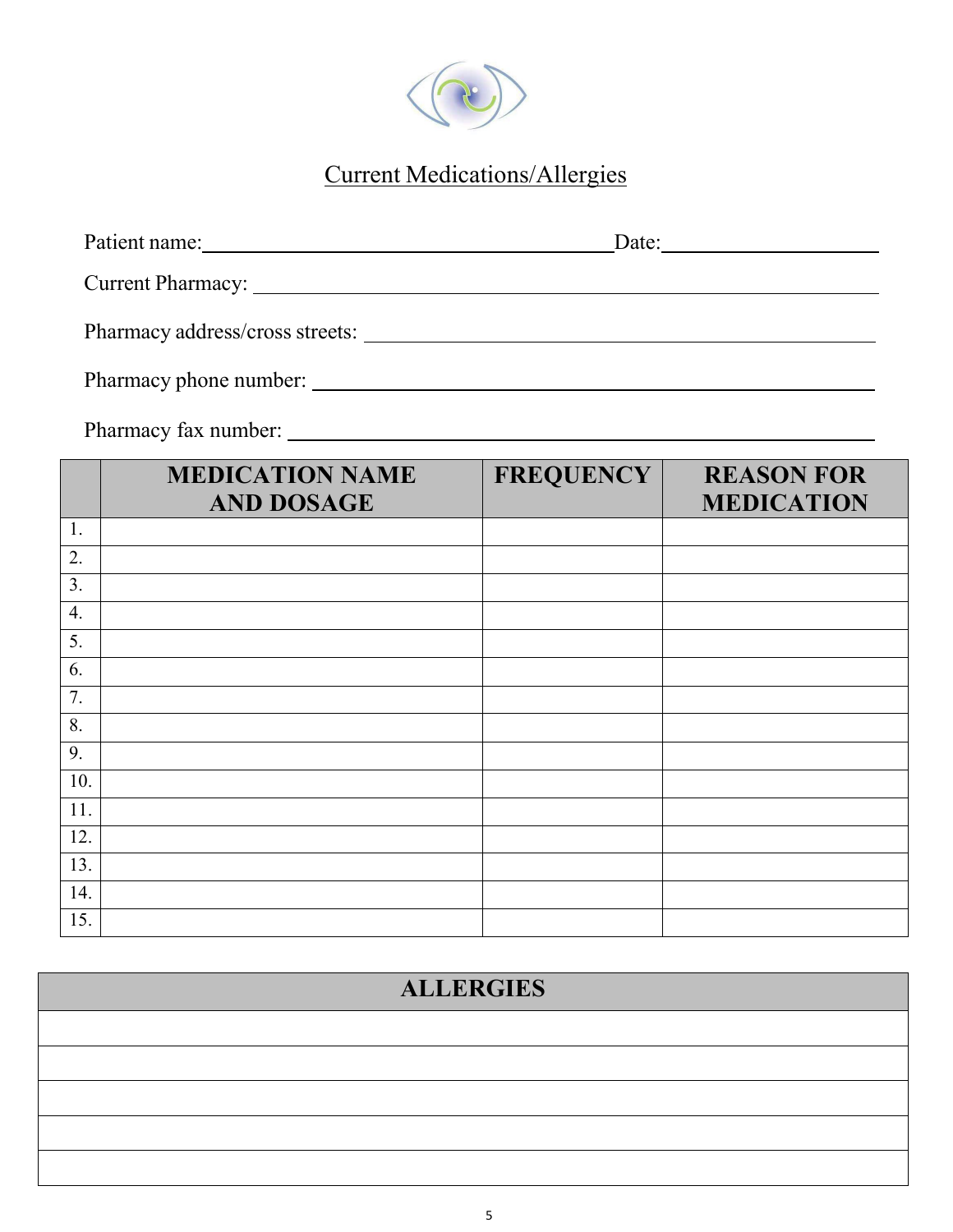

Signature on File, Assignment of Benefits, Financial Agreement, HIPAA Notice<br>
Signature on File, Assignment of Benefits, Financial Agreement, HIPAA Notice<br>
IN MEDICARE: I request that payment of authorized Medicare benefit **EXECT ANTITURE CONTROVER CONTROVER CONTROVER CONTROVER CONTROVER (SURFACT AUTHORIZE: I request that payment of authorized Medicare benefits be made on my behalf to <u>Eye</u><br>
MEDICARE: I request that payment of authorized Med PHYSICIANS & Surgeons of Arizona for Benefits, Financial Agreement, HIPAA Notice**<br> **Signature on File, Assignment of Benefits, Financial Agreement, HIPAA Notice**<br> **DIMENCARE:** I request that payment of authorized Medicare Dr. K. Patel. I authorize any holder of medical information about me to release to the Centers for Medicare and Medicaid Services and its agents and information needed to determine these benefits or benefits payable for related services. I understand my signature requests that payment be made and authorizes release of medical information necessary to pay the claim. If other health insurance is indicated in item 9 of the HCFA 1500 form, my signature authorizes releasing the information to the insurer or agency shown. Dr. **EXECUTE ASS, DR. ANSPECT ANS AND AND THE SURGEONS**<br>
Signature on File, Assignment of Benefits, Financial Agreement, HIPAA Notice<br>
DIMEDICARE: I request that payment of authorized Medicare benefits be made on my behalf to **EXECTS AS THE FULL CHARGE CONS**<br>
Signature on File, Assignment of Benefits, Financial Agreement, HIPAA Notice<br>
IMEDICARE: I request that payment of authorized Medicare benefits be made on my behalf to <u>Eve</u><br>
Physicians & **Consurance and FR**<br>
Consurance and determination of Benefits, Financial Agreement, HIPAA Notice<br>
Comparison of a subsective are based upon the determination of the Charge of Physicians & Surgeons of Arizona for services f **EXPRET ASSE ART ASSEM CONTROLL AND ART AND ART AND THE SURGEONS**<br>
The particular on File, Assignment of Benefits, Financial Agreement, HIPAA Notice<br>
In Medical as Surgeons of Arizona for standar policy or other health is **Example 1999** SURGEONS<br>
Signature on File, Assignment of Benefits, Financial Agreement, HIPAA Notice<br> **Example 1999**<br> **Example 1999**<br> **EXECUTE:** request that payment of authorized Medicare benefits be made on my behalf to **Surgeons of Arizon Arizon Content and Maria Content and Marine Content and Marine Content and Marine Content and Marine Content and Marine Content and Marine Content Content Content Content Content Content Content Content Signature on File, Assignment of Benefits, Financial Agreement, HIPAA Notice<br>
In MEDICARE: I request that payment of authorized Medicare benefits be made on my behalf to <u>Eve</u><br>
<b>Ehysicians & Surgeons of Arizona**</u> for ser **Signature on File, Assignment of Benefits, Financial Agreement, HIPAA Notice<br>
In MEDICARE: I request that payment of authorized Medicare benefits be made on my behalf to <u>Eve</u><br>
Physicians & Surgeons of Arizona for servic Example 19 The ASSignment of Benefits, Financial Agreement, HIPAA Notice**<br>
MEDICARE: I request that payment of authorized Medicare benefits be made on my behalf to <u>Eve</u><br>
Stratelland Services and its agents and informatio

the HCFA 1500 form, my signature authorizes release of the information to the insurer or agency shown. I

Physicians & Surgeons of Arizona. I understand I am financially responsible for any charges whether or not paid by my insurance. If co-payment and/or deductibles are designated by my insurance company or health plan, I agree to pay them to Eye Physicians & Surgeons of Arizona. I authorize Eye Physicians & Surgeons of Arizona to release any information required to process any and all claims for reimbursement on Dr. K. Petel, i automize any noter or meacla information about the to release to the Centers for welcomes and the matter in the contents of the centers of the centers of the centers of the center of the center of the endom payelbe for related services. I understand my signature requests that payent he medical information for the SCR of the FICA 1500 form, my signature authorizes releasing the information to the insure or agency shown. Dr.<br>Th Reiss, Dr. S. Patel, Dr. Anspaugh & Dr. K. Patel accepts the charge determination of the Medicare carrier<br>as the full charge, and I am responsible only for the deductibe, coinsurance and non-oversed services.<br>Coinsurance a as the full charge, and I am responsible only for the deductible, coinsurance and non-covered services.<br>Coinsurance and deductible are based upon the charge determination of the Medicare carrier.<br>MEDIGAP: I understand that Coinsurance and deductible are based upon the charge determination of the Medicare carrier.<br>
MEDIGAP: I understand that if a MediGap policy or other health insurance is indicated in the item of<br>
the HCFA 1500 form, my sign **MEDIGAP:** I understand that if a MediGap policy or other health insurance is indicated in the the HCFA 1500 form, my signature authorizes release of the information to the insurer or agency strequest that payment of autho the HCFA 1500 form, my signature authorizes release of the information to the insurer or agency shown. I<br>Surgeons of Mariponal of authorized secondary insurance benefits be made on my behalf to **Eve Physicians &**<br>Surgeons request that payment of authorized secondary insurance benefits be made on my behalf to <u>Eve Physicians & Current Weston</u>: In the service insurance coverage if he is a contracted provider. If they are not a contracted prov

health care service plans. These procedures may include, but are not limited to refractions. A refraction may

FINANCIAL AGREEMENT: I agree that in return for the services provided to me by Eye Physicians & and agree that if my account is delinquent, I may be charged interest at the legal rate. Any benefits of any type under any policy of insurance is hereby assigned to Eye Physicians & Surgeons of Arizona. If copayments and/or deductibles are designated by my insurance company or health plan, I agree to pay them to at the same interest and the between and surgeons of Arizona. However, However, However, The payment and Surgeons of Arizona. However, I understand that I am financially responsible for any charges whether or not paid by m cona to release any information required to process any and all claims for reimbursement on<br>yo of this authorization may be in place of the original.<br>Surgeons of Arizona contract with<br>ties plans (i.e., HMO's, PPO's) relate Interase is the service plans. These ploceduses large include, but are not imited to lend formed to verify whether or the priscipal can be improved with a new prescription or whether surgery is calced. A refraction is cons

X Date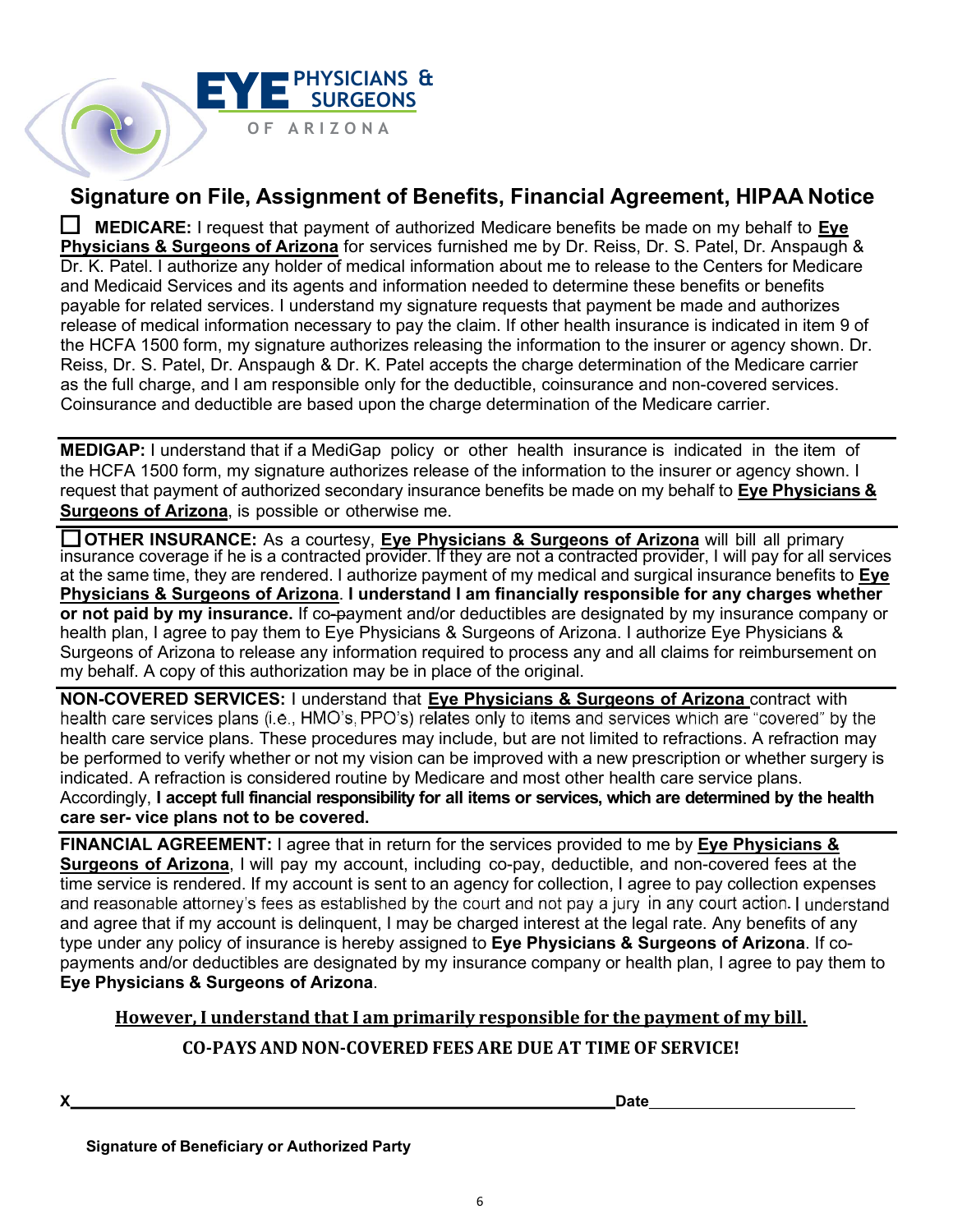

| <b>PHYSICIANS &amp;</b><br><b>SURGEONS</b><br>OF ARIZONA<br>**PLEASE FAX THIS FORM BACK WITH RECORDSTO (480) 393-5144 **<br><b>CONFIDENTIAL Authorization for Disclosure of Protected Health Information.</b><br>This form is used to request copies of medical records. Only patients or their legal representative may make a medical<br>record request. Eye Physicians & Surgeons of Arizona may verify your identity/ guardianship. Please print.<br><b>PATIENT</b><br><b>INFORMATION</b><br>Patient Name<br>Date of Birth<br>Phone<br>Address<br>Zip<br>City<br>State<br><b>INFORMATION</b><br>Complete Medical Records<br><b>REQUESTED</b><br>Records from (date)<br>_to (date)<br><b>PURPOSE OF</b><br>$\Box$ Self<br>Continuation of care<br><b>REQUEST</b><br>$\Box$ Other (specify)<br><b>RELEASE TO:</b><br><b>RELEASE FROM:</b><br>Name<br>Name |
|-------------------------------------------------------------------------------------------------------------------------------------------------------------------------------------------------------------------------------------------------------------------------------------------------------------------------------------------------------------------------------------------------------------------------------------------------------------------------------------------------------------------------------------------------------------------------------------------------------------------------------------------------------------------------------------------------------------------------------------------------------------------------------------------------------------------------------------------------------------|
|                                                                                                                                                                                                                                                                                                                                                                                                                                                                                                                                                                                                                                                                                                                                                                                                                                                             |
|                                                                                                                                                                                                                                                                                                                                                                                                                                                                                                                                                                                                                                                                                                                                                                                                                                                             |
|                                                                                                                                                                                                                                                                                                                                                                                                                                                                                                                                                                                                                                                                                                                                                                                                                                                             |
|                                                                                                                                                                                                                                                                                                                                                                                                                                                                                                                                                                                                                                                                                                                                                                                                                                                             |
|                                                                                                                                                                                                                                                                                                                                                                                                                                                                                                                                                                                                                                                                                                                                                                                                                                                             |
|                                                                                                                                                                                                                                                                                                                                                                                                                                                                                                                                                                                                                                                                                                                                                                                                                                                             |
|                                                                                                                                                                                                                                                                                                                                                                                                                                                                                                                                                                                                                                                                                                                                                                                                                                                             |
|                                                                                                                                                                                                                                                                                                                                                                                                                                                                                                                                                                                                                                                                                                                                                                                                                                                             |
|                                                                                                                                                                                                                                                                                                                                                                                                                                                                                                                                                                                                                                                                                                                                                                                                                                                             |
|                                                                                                                                                                                                                                                                                                                                                                                                                                                                                                                                                                                                                                                                                                                                                                                                                                                             |
|                                                                                                                                                                                                                                                                                                                                                                                                                                                                                                                                                                                                                                                                                                                                                                                                                                                             |
|                                                                                                                                                                                                                                                                                                                                                                                                                                                                                                                                                                                                                                                                                                                                                                                                                                                             |
|                                                                                                                                                                                                                                                                                                                                                                                                                                                                                                                                                                                                                                                                                                                                                                                                                                                             |
|                                                                                                                                                                                                                                                                                                                                                                                                                                                                                                                                                                                                                                                                                                                                                                                                                                                             |
|                                                                                                                                                                                                                                                                                                                                                                                                                                                                                                                                                                                                                                                                                                                                                                                                                                                             |
|                                                                                                                                                                                                                                                                                                                                                                                                                                                                                                                                                                                                                                                                                                                                                                                                                                                             |
|                                                                                                                                                                                                                                                                                                                                                                                                                                                                                                                                                                                                                                                                                                                                                                                                                                                             |
| Phone<br>Fax<br>Fax<br>Phone                                                                                                                                                                                                                                                                                                                                                                                                                                                                                                                                                                                                                                                                                                                                                                                                                                |
| Address<br>Address                                                                                                                                                                                                                                                                                                                                                                                                                                                                                                                                                                                                                                                                                                                                                                                                                                          |
| Zip<br>City<br>State<br>Zip<br>City<br>State                                                                                                                                                                                                                                                                                                                                                                                                                                                                                                                                                                                                                                                                                                                                                                                                                |
| I hereby authorize the release of my complete medical records in your possession. This authorization is valid 6 months<br>from the date of signature. It may take up to 30 days from date of receipt to release your records.                                                                                                                                                                                                                                                                                                                                                                                                                                                                                                                                                                                                                               |
| <b>Date</b><br><b>Patient Signature</b>                                                                                                                                                                                                                                                                                                                                                                                                                                                                                                                                                                                                                                                                                                                                                                                                                     |
| Legal Representative Printed Name and Signature (if applicable)                                                                                                                                                                                                                                                                                                                                                                                                                                                                                                                                                                                                                                                                                                                                                                                             |
| For EPSA use only:<br>Date<br>Relationship to patient                                                                                                                                                                                                                                                                                                                                                                                                                                                                                                                                                                                                                                                                                                                                                                                                       |
| Method of release: $\Box$ Fax $\Box$ Mail $\Box$ Self Pick up<br>$\overline{7}$                                                                                                                                                                                                                                                                                                                                                                                                                                                                                                                                                                                                                                                                                                                                                                             |

| Legal Representative Printed Name and Signature (if applicable) |  |  |  |
|-----------------------------------------------------------------|--|--|--|
|-----------------------------------------------------------------|--|--|--|

| For EPSA use only:                                            |      |
|---------------------------------------------------------------|------|
| Records sent by:                                              | Date |
| Method of release: $\Box$ Fax $\Box$ Mail $\Box$ Self Pick up |      |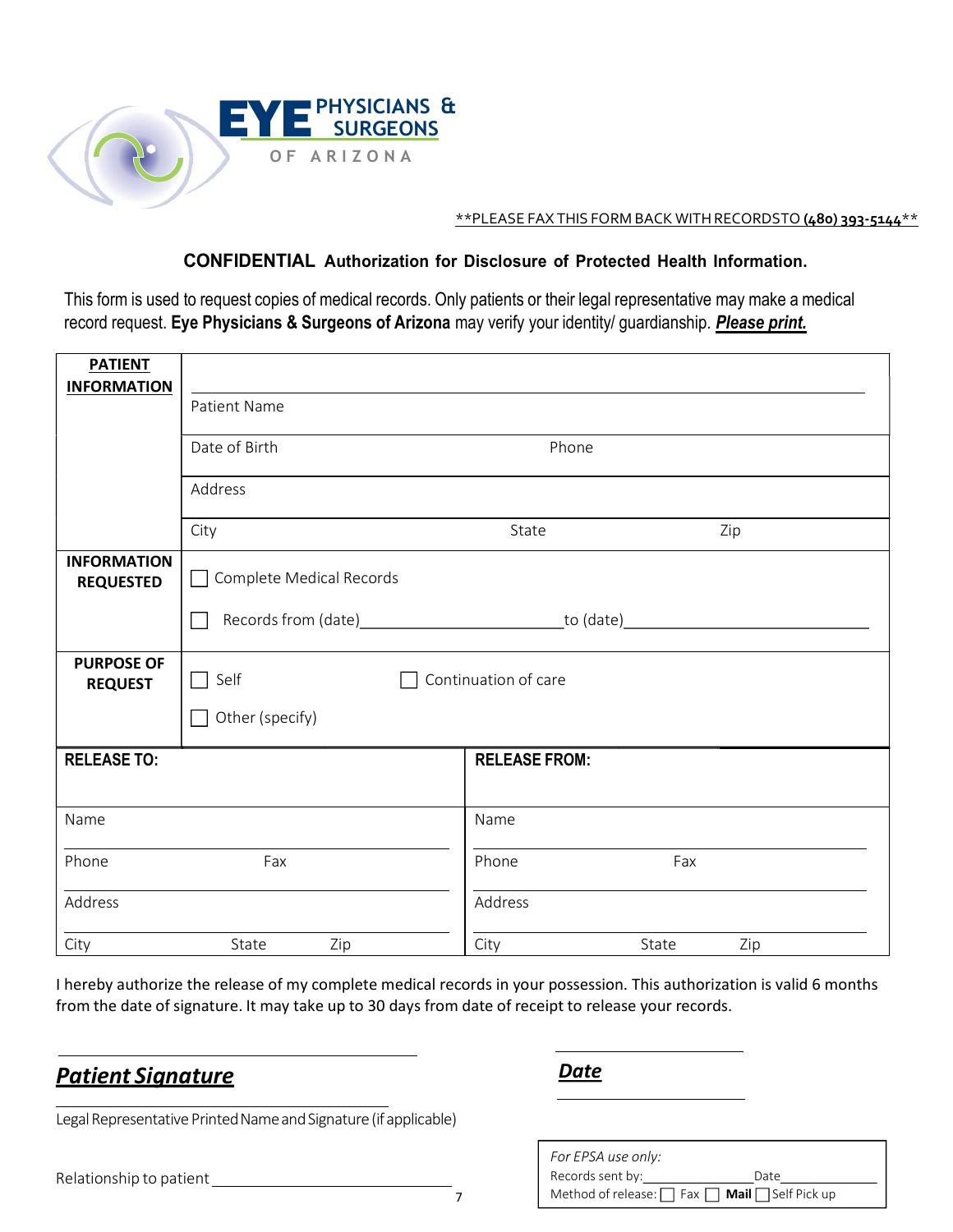# CLARUS Scanning Images of your Eye

A baseline retinal and optic nerve exam can be uncomfortable for patients due to the continuous bright light that is needed to obtain a clear image. The CLARUS Imaging device utilizes a more powerful yet rapid source of illumination which captures a wide field high resolution image that your physician can review with you.

The Clarus high-resolution imaging technology allows us to:

**ARIZONA** 

- Capture excellent retinal images in seconds.
- Focus with greater accuracy on areas of concern such as Glaucoma, diabetic changes, Macular Degeneration, tumors and other conditions.
- Make comparisons with previous scans to determine disease progression and the overall health of the eye.

As a screening test, the Clarus photo is **not** considered a covered service by most insurances and is therefore an expense paid directly by the patient. There is \$30.00 fee for this photo and the patient may request a copy at no additional charge for their records.

Our physicians recommend an annual Clarus scan to provide the most comprehensive exam possible. Please let us know if you have any additional questions regarding this exciting new technology.

## Patient Consent

I understand this screening examination is intended to reduce discomfort and improve my doctor's ability to evaluate and monitor the health of my eye for disease and choose to have the exam.

| Check accept or decline as appropriate: | Accept | Decline |
|-----------------------------------------|--------|---------|
| <b>Print Name:</b>                      |        |         |
| Signature:                              | Date:  |         |